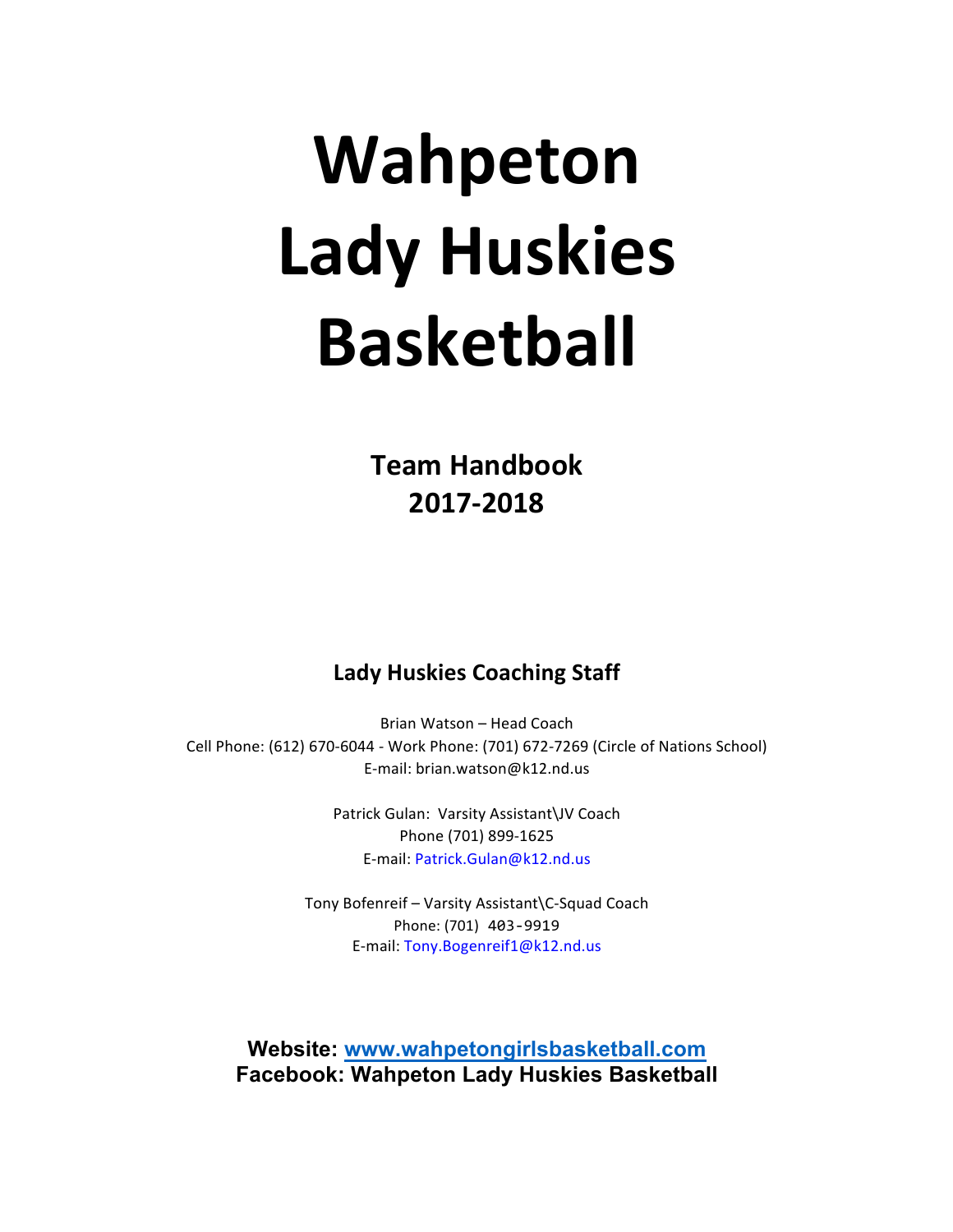# **Team Handbook**

The philosophy of high school sports is that through participation you become a better individual player, better team player, and a better person. The overall goal is that it should be a fun and positive learning experience for you. The Philosophy of Wahpeton High School Girls Basketball is that through participation you become a better individual player, better team player, and a better person. At no time will the program place the total education curriculum secondary in emphasis to athletics. We strive to have each student athlete enjoy a positive experience. The participation of all student athletes is encouraged, without compromising that competitive nature. It is our vision to create a positive environment for student athletes, the school, and community while developing team and reflecting a deep sense of commitment and a sportsmanlike competitive spirit with a winning attitude exemplifying positive character traits.

Integrity and class will be taught on and off the court. As a program we will have class and integrity in all our decisions. 

We want our athletes to be RESPONSIBLE.

# Be **RESPONSIBLE** to yourself:

Never compromise one's character, ethics, sportsmanship, and respect for the game. We are all responsible for pursuing victory by using six core principles: trust, worthiness, respect, responsibility, fairness, caring, and good citizenship.

### Be **RESPONSIBLE** to Wahpeton High School:

Our school's reputation is being shaped by the way we conduct ourselves. We contribute to our school's reputation in everything we do, and we should always demonstrate the PRIDE we have in our school.

### Be RESPONSIBLE to others: "All eyes are on us" and we have a duty to represent

Our school and community in an exemplary manner. Our sport program is an educational experience, and our top priority is to demonstrate our positive character.

The following are expectations for our program:

- 1. We expect the coaches, players, and parents to represent the community, Wahpeton High School, and themselves with class at all times, on and off the court. You need to be a role model on and off the court.
- 2. We expect every player to respect their teammates.
- 3. We expect every player to respect our opponents. Handshakes before and after the game.
- 4. Every player needs to have an understanding of the Wahpeton uniform Code of Conduct for Student Athletes.
- 5. We expect every player, parent, or friends to respect the game officials.
- 6. We expect players to respect home and away school administrators, coaches and teammates.
- 7. Communication is the key to having a successful program. If you have any questions or concerns you need to address the coaches.
- 8. Pregame dress will be decided by the team captain prior to game day. Players need to follow the same dress code policy of the school district. If in doubt, don't wear it. All jewelry must be removed for practices and games.
- 9. We expect basketball players to eat healthy, live a healthy lifestyle.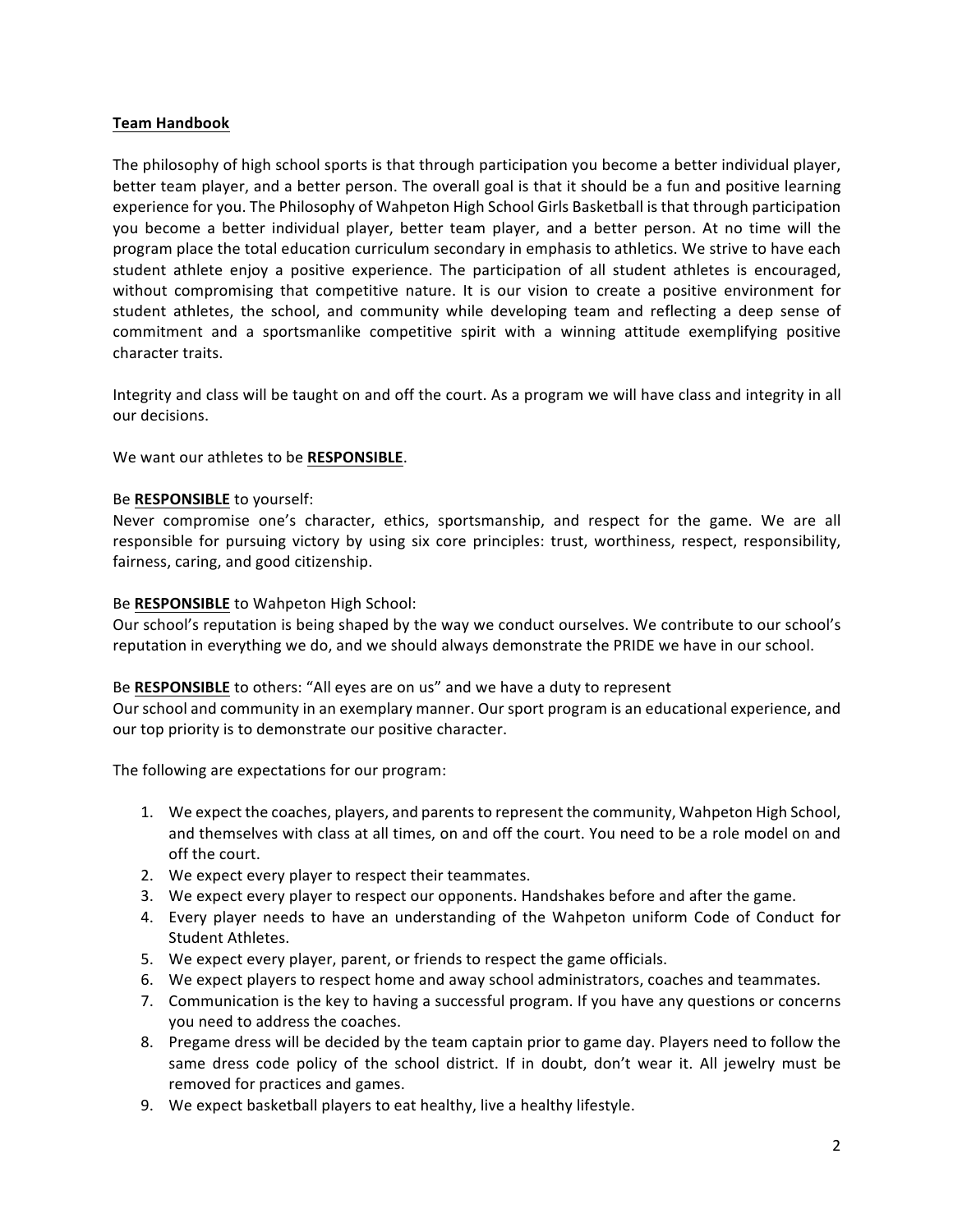### **Attendance Policy**

### *Excused Absences:*

An excuse absence is excused if the player notifies the coach in advance, in person preferably, if necessary by phone, text, or email. Excused absences include but are not limited to family emergencies, medical emergencies, special academic opportunities, and once in a lifetime opportunities. Absences are strongly discouraged and it disrupts the team dynamics, chemistry, drills.

Illness or injuries are NOT an excused absence unless a signed note from a doctor is provided to the coach. Injured players are expected to attend practices and all games. They can do work on rehabilitation and physical therapy with our training staff. Athletes who miss the practice prior to a game with an excused absence may have their playing status modified as determined by the coaching staff.

#### *Unexcused Absences:*

An absence is unexpected if the player does not notify the coach before the absence occurs, or does not provide the proper written documentation indicating the reason for the absence signed by parent/guardian of the player. Unexcused absences from practice/game are defined as: any missed practice/game that is not excused prior to the absent. Offenses are as follows:

- $1<sup>st</sup>$  Offense: Sit out one half of a game
- 2<sup>nd</sup> Offense: Sit out one game
- 3<sup>rd</sup> Offense: Removed from the team

### **Behavior and Discipline Policy**

Behavior and Discipline will be handled on a case to case situation. The bottom line is that you represent your team, school, parents, coaches, and yourself. We do not tolerate any behavioral or discipline problems on any team. This is not just with basketball; we will not tolerate behavior or discipline problems in school or the community either. As an athlete you are put on a pedestal and you need to make sure you are doing everything right at all times. If you question anything don't do it.

# Drug, alcohol, and tobacco have no purpose or value being used by teenagers and athletes. If you use any of the above, you are not welcome to be a member of our team.

### **Academics (Required and Expected)**

Athletes must me the academic requirements set forth by Wahpeton High School athletic department and the North Dakota School Activities Association.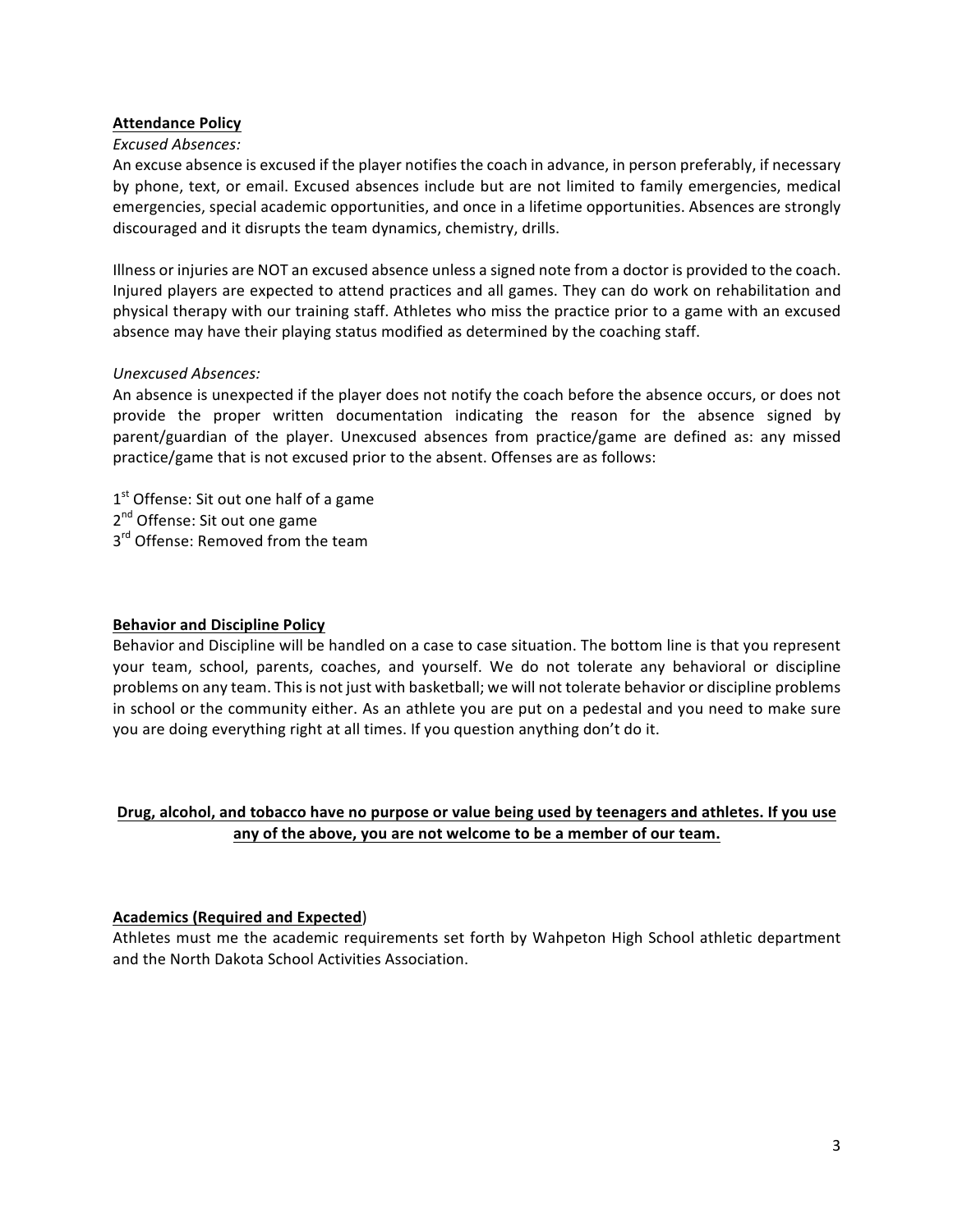# **Team Placement/Player Evaluation**

Player evaluation is conducted constantly throughout the year. This includes but is not limited to Team Camps, Skills Camps, Open Gyms, Captains Practice, and Summer Leagues. Final evaluations in regards to team placement will be conducted during the first week of the season.

Age and Grade are irrevelent. It is our goal as a coaching staff to put the best team on the floor regardless of age. Keep in mind there is room for movement in ALL levels starting progressing throughout the season.

Players in grade 9-12 are eligible for high school basketball.

Players in grade 7-8 are eligible for  $9^{th}/C$ -Squad grade if we need to fill a those teams.

Movement to the next level is not possible until the player performs above expectation at her current level. Her coach will inform the varsity coach of the potential in that player, resulting in a possible move up to the next appropriate level of play. Hard work, dedication, defense, desire and the ability to discipline yourself will help you improve yourself and reach the the next level. It is possible that some players may play both JV/C-Squad and Varsity at the same time This may be expected from a lot of our players regardless of their age/grade.

# If you quit the team, it is your responsibility to notify the coaching staff immediately.

# **Facilities (Use, Security, and Expectations)**

Make sure all equipment is picked up after practices. Never leave the gym messed up. We all need to pick up cups, bottles, and trash that are on floor. Do not make a mess in locker room of the gym. If a coach is not present do not get equipment out. A coach or adult needs to be present for activities. We expect you to clean up your gym.

### **Training Room (Use and Expectations)**

The training room is not a socializing room. If you need to use the training room to get taped, do so. Don't hang out and clutter up space. We will get ice for you for injuries. If you use the training room you need to hustle after school, get changed, and get into the training room. We will not wait for you!

### **Injury and Sickness (Steps and Procedures)**

Illness and doctor appointments related to an injury or current illness are legitimate excuses for missing a practice or a game. Eye doctor, dentists, orthodontics, and other doctor appointments are NOT! There are days through the school year and season when these can be taken care of, please plan accordingly. If during the school day an athlete leaves school because of illness, please leave a message or send a text or email to your coach. If an athlete has an injury that requires medical attention, she will need a doctor's release to resume practice or play. YOU must be in school throughout the day in order to compete in a game or practice.

### Locker Room (Use, Security, Cleanliness, Expectations)

If you are using the locker room it is your responsibility to keep it clean. Do not leave anything unattended in the locker room for the risk of it being taken.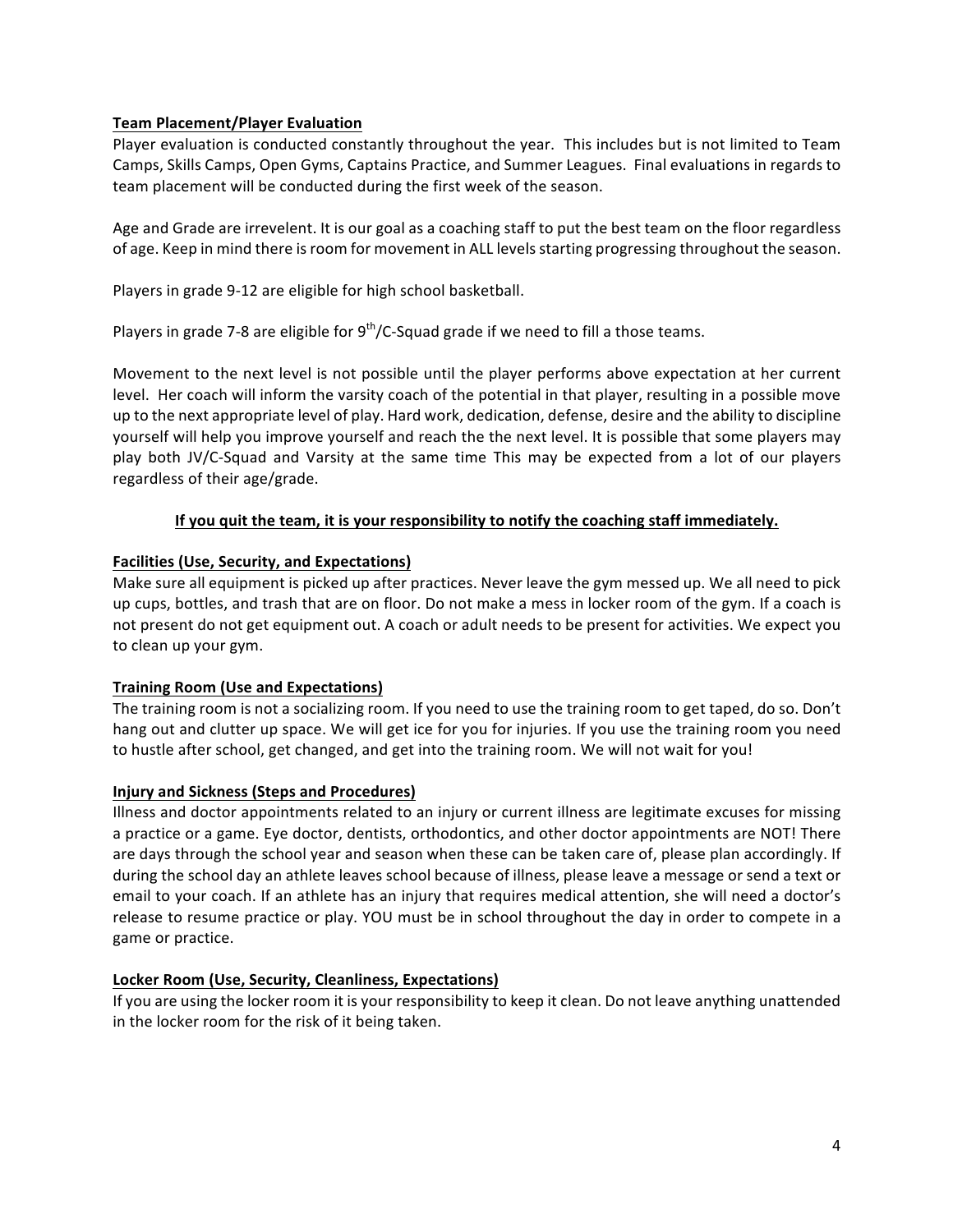### **General Information (Public Image)**

The fact that you are members of the Wahpeton High School Girls' Basketball program automatically puts you in the spotlight. Youngsters, fans, fellow students, instructors, and many people who may be antagonistic towards athletes closely scrutinize your actions. You are not only expected to follow the rules of the school, but to set a proper example. This should include daily dress and appearance. Conduct your moral life as an adult and in an orderly fashion. It will be to your benefit if you work towards appropriate manners while you are in high school.

#### **Classroom Work**

It is disappointing when a player is ruled ineligible for academic reasons. Don't let the team and yourself down. The instructors at Wahpeton High are interested in you. All players in the Wahpeton Girls Basketball Program will be required to complete their school work on time without any special treatment from teachers.

#### **Practice**

Individual stretching should be taken care of before practice. Unexcused tardiness for practices shall be penalized. If you are more than 10 minutes late without it being pre-excused, it will be viewed as an unexcused absence. Practice jerseys and proper dress attire is expected to be worn for all practices. All injuries must be reported without delay so that proper treatment can be prescribed. The training room will close five minutes before practice. We will tape only those who are in the training room prior to this time. Help place all equipment away. Take care of the equipment. As coaches, we might run over in our practice session on some occasions, but if there is a practice time or location change we will let players know of this.

### Game Day/Dress Code

For away and home games, players are expected to be dressed neatly and look nice. You are expected to represent yourself, family, team, and your school in an admirable fashion. All players are encouraged to ride the team bus to and from all away games, unless an emergency dictates otherwise. Players will NOT be allowed to ride home with parents without approval from the coaching staff. Although it is not mandatory for freshman and C-Squad players to stay for the varsity game, it is highly encouraged.

#### **Team Moral**

There are going to be days and events throughout the season when you are not necessarily going to agree with each other. As a member of this team, we expect you to go along with what is best for the team. If anyone has a problem with anything related to the team, please address it directly to the coach so we can correct it. Follow the Wahpeton Communication protocol established by the school district. No person will be allowed into the locker room before or after a game unless the invitation comes directly from the coach or they are directly associated with the school or the team. Please leave the floor immediately after the game. Leave talking with friends until afterwards. We will have team discussion immediately after every game.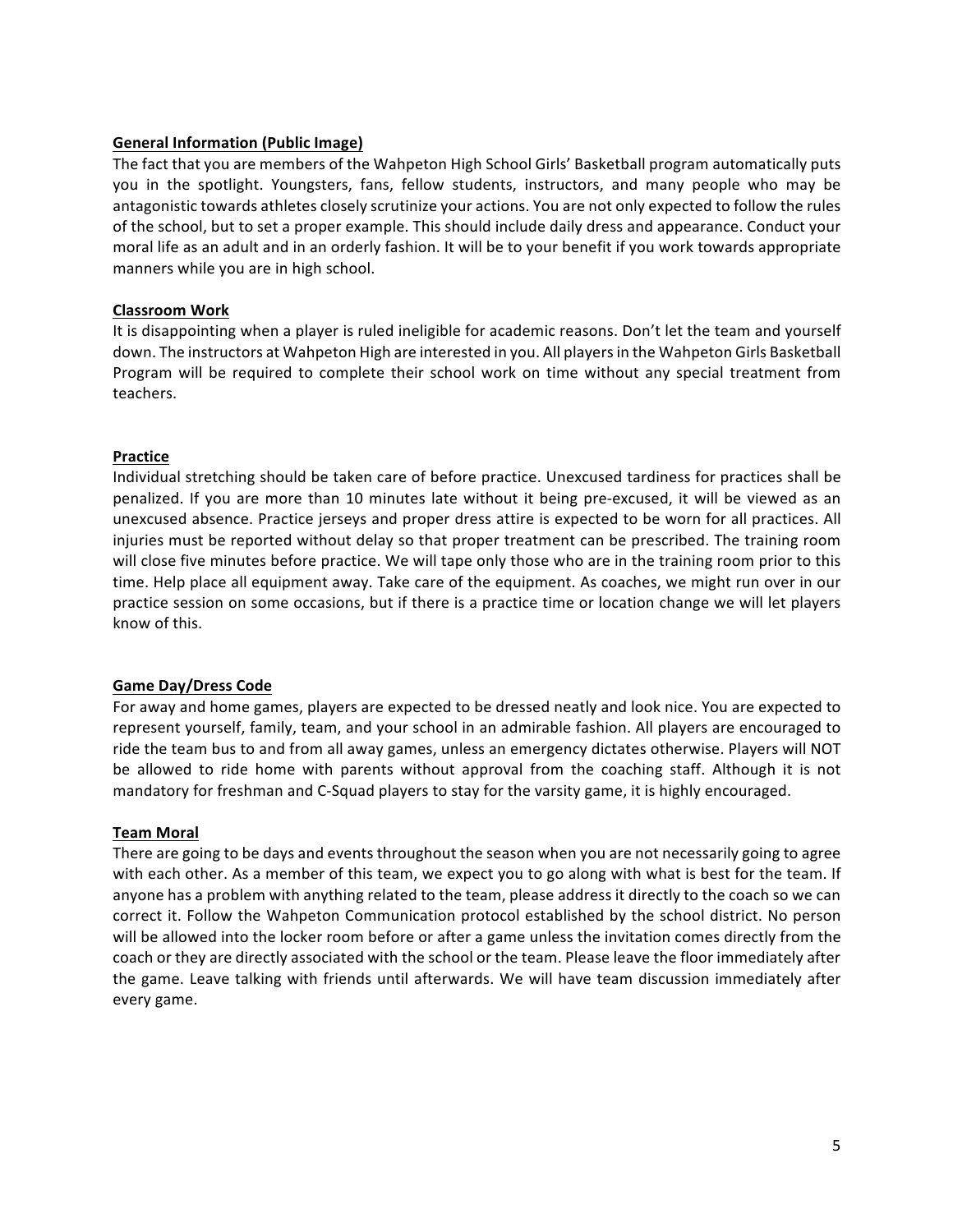#### **Game Policies**

Follow instructions and be alert. On substitutions you need to hustle in and out. Reporting players need to go to the official scorer, run to replacement. Acknowledge your teammates as they come off the floor. At half time need to hustle to the team room. Take care of anything personal right away.

### **Playing Time**

This is and always will be a major topic. Playing time is earned as a member of the Lady Huskies. Playing time is earned by hard work, dedication, teamwork, and smart play. We as coaches have to evaluate each situation and game differently. Certain match ups require certain players to be on the floor and these decisions will be made by our coaches. As parents we understand that you have your daughter's best interest at heart, but we as coaches have to do what's best for the team. There will be "NO PLAYING TIME DISCUSSIONS" with any coach on staff.

At our lower levels we will do our very best to provide **fair but not equal playing time**. Again this will be at the discretion of the coaching staff.

#### **Sportsmanship**

The Wahpeton Girls Basketball Program will not tolerate any inappropriate behavior or unsportsmanlike conduct by ANY of its participants; including spectators, parents, coaches, athletes, or students. If a spectator, parent, or student is observed acting in appropriately, the administration expects it to be stopped. If it is not stopped, that spectator may be asked to leave by an official, school personnel, administrator, or security officer. That spectator may forfeit his/her privilege of attending future contest, either home or away. If a Wahpeton Girls basketball player acts in appropriately, the coach is expected to take disciplinary action. This may include suspension or removal from the team.

#### **Social Media**

Athletes who may have Social Media accounts will be disciplined accordingly for inappropriate pictures, comments or videos that are posted on their pages of that of others. Athletes that post what they think is "private online" but become public will be held accountable. A significant number of athletes are captured in very embarrassing photographs that have proven to be a huge embarrassment to the athlete/family/school and community. Players are cautioned that NO ONE in our program put anything on the social media networks that would embarrass our program. Remember – once it goes online it can be distributed throughout the public. So please be responsible and smart.

#### **Anti-Hazing Policy**

Hazing is prohibited at Wahpeton High School and will not be tolerated on our basketball team. We are all equals on this team. Hazing is a practice which diminishes the integrity of individuals and their teams, activities, and organizations. Hazing occurs when an action is taken against a person for the purpose of initiation or admission into that organization or team where the action either results in humiliating, intimidating, demeaning, or endangering the physical/mental health of the person. Any player found in violation of this policy will either be suspended or removed from the basketball team.